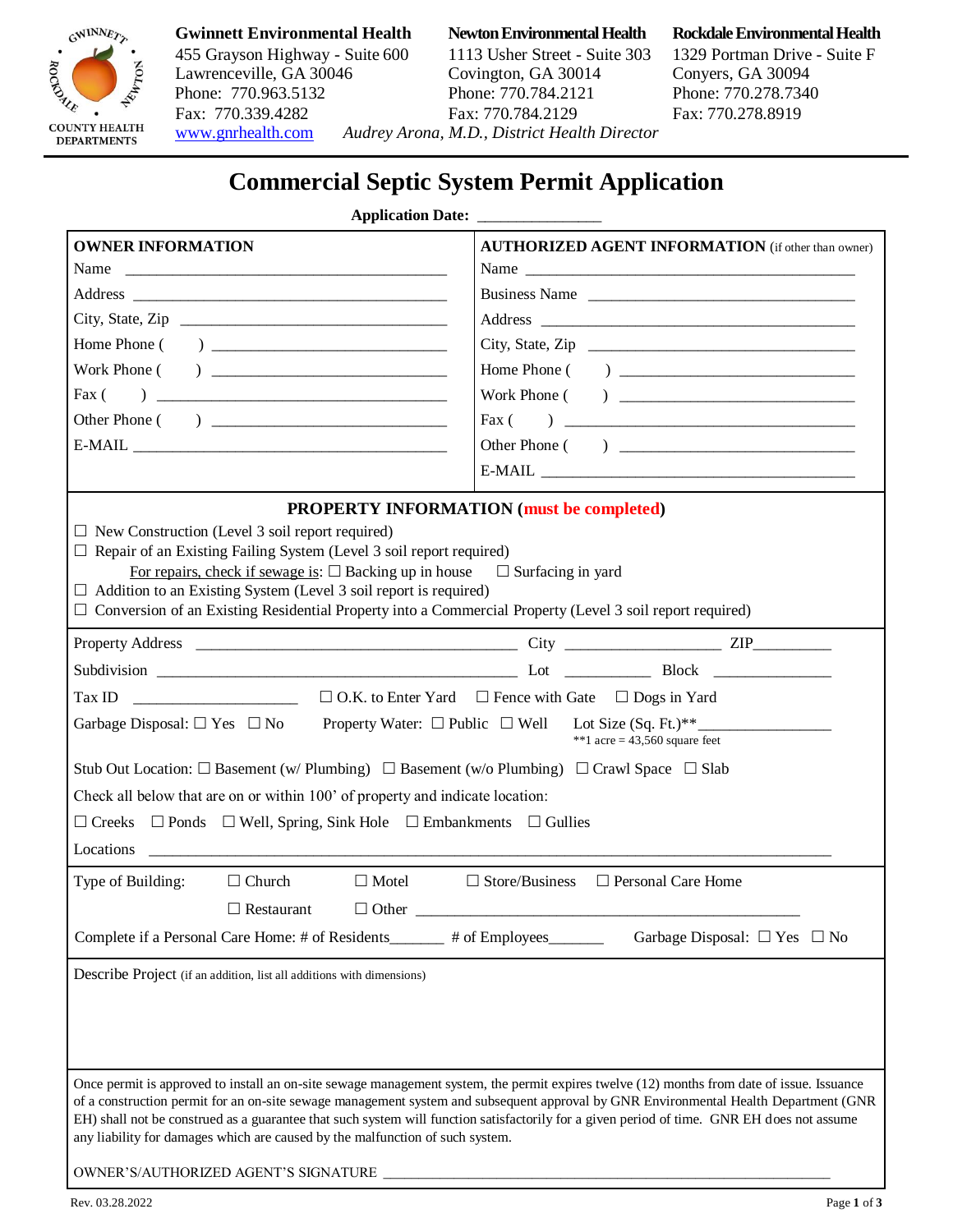

**Gwinnett Environmental Health Newton Environmental Health Rockdale Environmental Health**

455 Grayson Highway - Suite 600 1113 Usher Street - Suite 303 1329 Portman Drive - Suite F Lawrenceville, GA 30046 Covington, GA 30014 Conyers, GA 30094 Phone: 770.963.5132 Phone: 770.784.2121 Phone: 770.278.7340 Fax: 770.339.4282 Fax: 770.784.2129 Fax: 770.278.8919 [www.gnrhealth.com](http://www.gnrhealth.com/) *Audrey Arona, M.D., District Health Director* 

## **Commercial Septic System: Repair Permitting Requirements**

For the submission of an application for a commercial septic system repair, the following items must be provided:

- 1. A completed *Commercial Septic System Permit Application* and applicable fees paid to the respective county.
- 2. A Level 3 soil report will be required for the review of the application.

If an approved Level 3 soil report is already on record with the Health Department, it may be utilized. If your property does not have an approved Level 3 soil report on file, an original stamped Level 3 soil report from a certified soil classifier recognized by the State of Georgia Environmental Health Office is required. A list of approved soil classifiers can be located at: <http://dph.georgia.gov/wastewater-management>

## **When an Engineered Site Plan and Level 4 soil report may be required**

Please be advised that after review of the submitted information (items 1 and 2 above) it may be determined that the property will require an engineered site plan (see "Engineered Site Plan Requirements" on the next page). Typically, engineered site plans will be required when there are challenging limitations with the lot. You will be notified if an engineered site plan is required for your permit application.

Our staff may require Level 4 soil report when alternative on-site sewage management systems are proposed and/or additional soil data are needed to adequately address site suitability and/or system design.

Please allow our office 10 working days to review the plans and conduct a site visit. We will contact you if any questions arise.